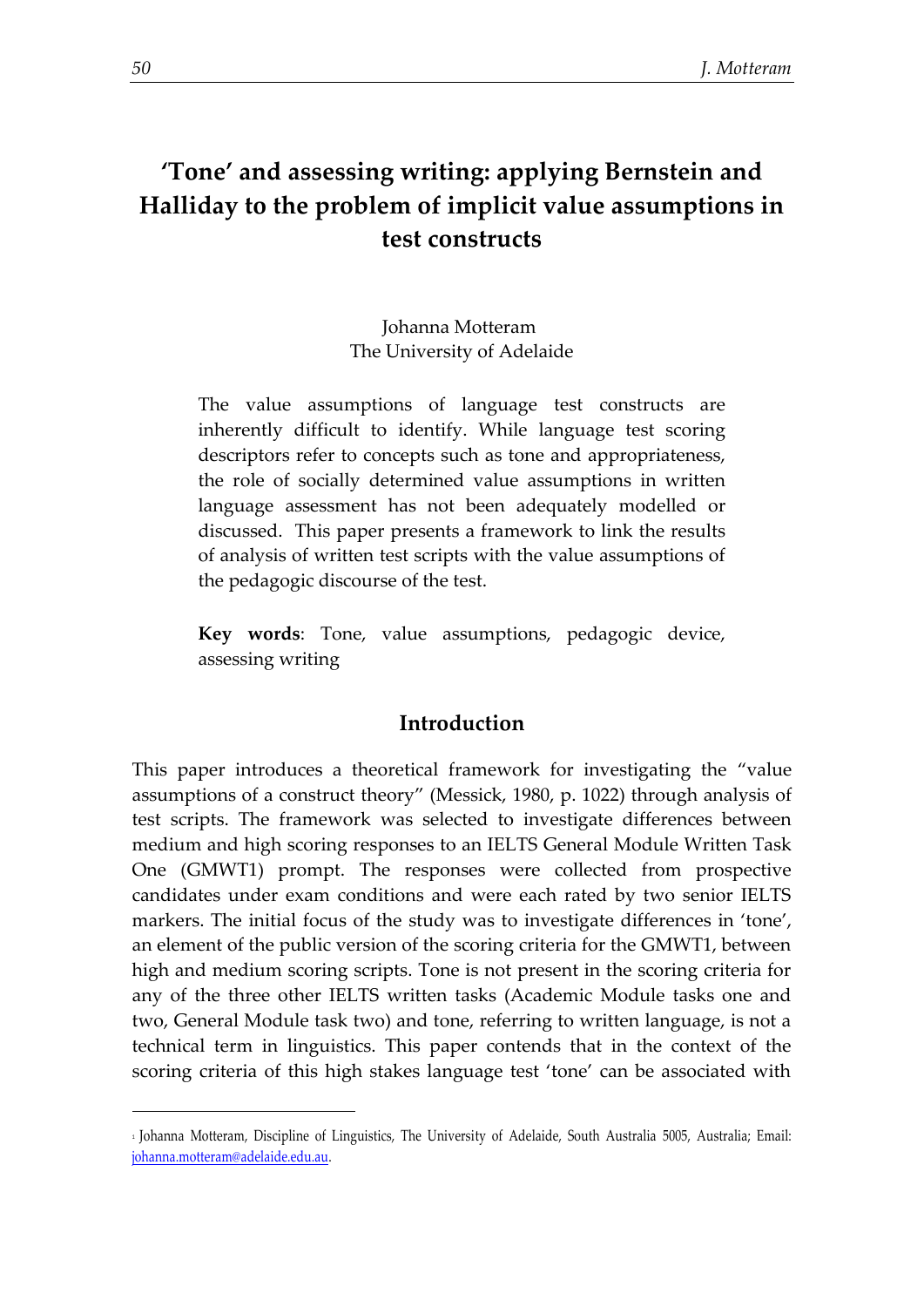the implicit value assumptions of the test. Messick (1980) recognises that value assumptions and ideology have inherent links. The framework presented in this paper connects language choices made in candidate scripts and the ideological beliefs inherent in the construct theory of the test through application of two complementary theories, Bernstein's Pedagogic Device and Halliday's Systemic Functional Linguistics. First, the paper provides a review of discussion of tone, value assumptions and their role in validity in the language testing literature, then justifies the use of, and describes an application of the framework. This paper is intended as an introduction to the theoretical framework of the study. Future publications will present the analytical work with reference to the test scripts collected for the study.

### **Tone, Value Assumptions and Validity**

As mentioned, 'tone' with reference to writing is not a technically defined term in linguistics. The use of the term 'tone' with reference to written language can be traced to I. A. Richards (1893–1979), a moral philosopher and one of the first lecturers in the English School at Cambridge, UK (Day, 2008). Use of the term 'tone' has evolved with trends in literary criticism. Evidence for this can be found in glossary entries in a multi-edition dictionary of literary terms (Abrams, 1965, 1971, 1981, 1993, 1999). Over time the entry for 'tone' has changed to include reference to persona and voice. However, the dominant theme of the definition has been to relate tone to implicit expressions of moral and social values. According to Abrams, tone in writing refers to how "the way a person speaks subtly reveals his concept of the social level, intelligence, and sensitivity of his auditor, his personal relation to him, and the stance he adopts toward him" (Abrams, 1971, p. 123). This use of the term clearly relates to implicit value assumptions in writing. Thus, the borrowing of the term from literary criticism and the history and use of the term in specialised discourse shows that the term 'tone' in scoring criteria can be linked to the value assumptions of the construct theory.

Indeed, the problematic use of the term tone was identified by Shaw and Falvey (2008) when they used scare marks when they first introduced the term in their report on the review of the IELTS writing rating scales (Shaw & Falvey, 2008, p. 38). Further, Shaw and Falvey (2008, p. 68) make the link between response appropriacy and tone. The inherent link between questions of appropriateness and the implicit value assumptions of the social group in question is clearly made by Fairclough (1992). Shaw and Falvey (2008, p. 38) also see the inclusion of tone in the scoring criteria as covering concerns about appropriacy and consistency of register, which refers to the way the social and material context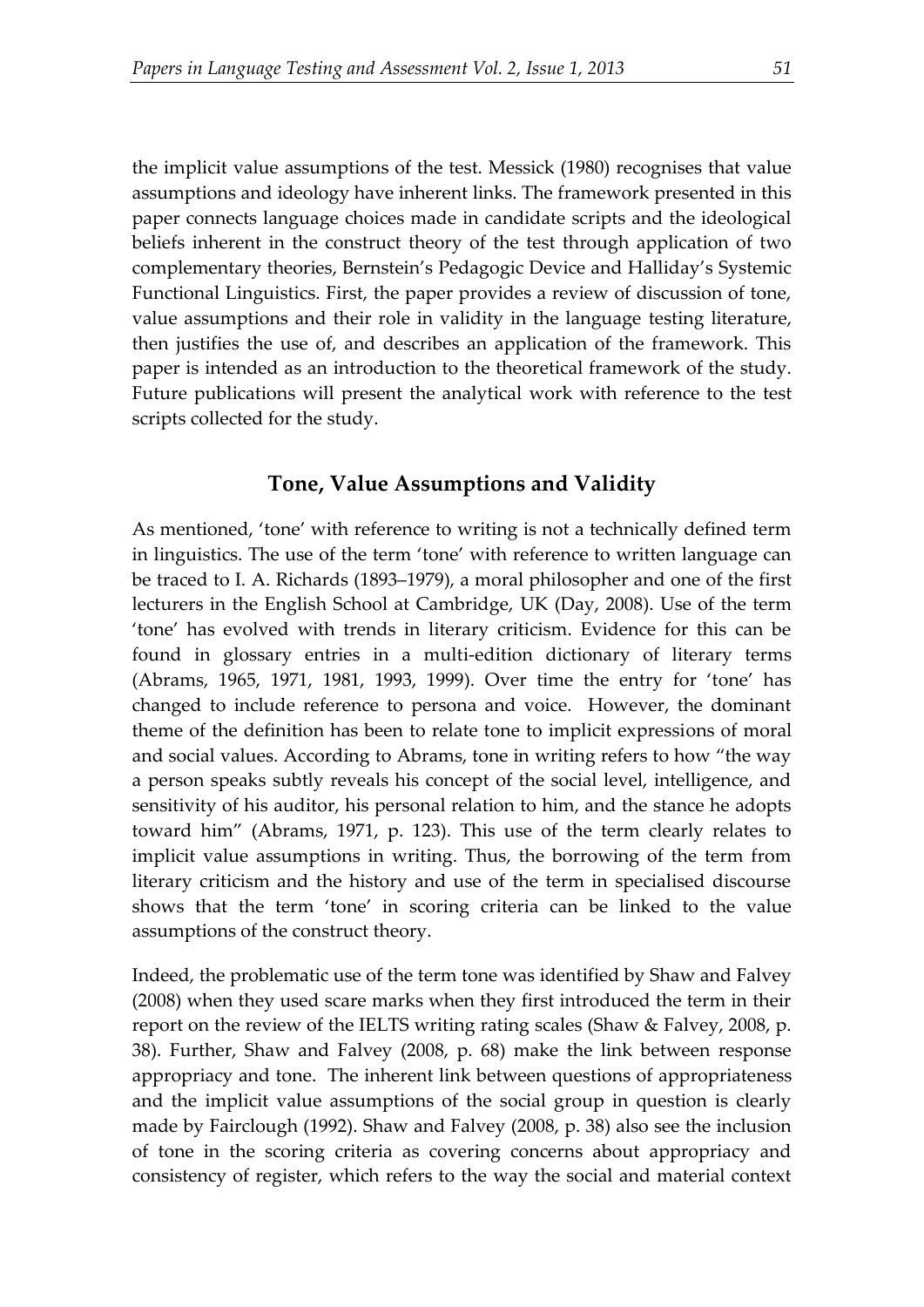of use of language shapes the language selections made in the text (Hasan, 1995).

The value assumptions and ideologies of a construct theory are explicitly referred to in Messick's (1989) formulation of validity as a unitary notion, as reproduced in Table 1 below. The validity matrix identifies 'value implications' which is explained as referring to "What social and cultural values and assumptions underlie test constructs and hence the sense we make of scores?" by McNamara and Roever (2006, p. 14), at the intersection of test interpretation and the consequential basis of tests (or the "overt social context of testing" [McNamara & Roever, 2006, p. 14]). Messick's matrix highlights the importance of addressing the social contexts of testing, the social and cultural value assumptions and ideologies inherent in tests, and the social consequences of the use of tests as elemental in test validation.

Current trends in language test validation are moving away from Messick's unitary validity and towards the development of validity arguments (Chapelle, 2008; Chapelle, Enright & Jamieson, 2010; Kane, 1992, 2012). A significant limitation of validity arguments is that the current schemata for proposition and refutation of validity arguments do not include explicit reference to the implicit value implications of tests, nor do they include as a mandatory step investigation of the social consequences of test use. There is a danger that with a move towards validity arguments the language testing community's research gaze may be diverted from the influence of social and cultural value assumptions in language testing. It is of great importance, on the assumption that language use and learning are essentially social (Halliday, 1978; Halliday & Matthiessen, 2004), that questions related to the overt social context of language testing remain in view.

| <b>Table 1.</b> Messick's validity matrix (Facets of Validity) |                           |                      |
|----------------------------------------------------------------|---------------------------|----------------------|
|                                                                | Test Interpretation       | Test Use             |
| Evidential basis                                               | <b>Construct Validity</b> | Construct Validity + |
|                                                                |                           | Relevance/Utility    |
| Consequential basis                                            | Value implications        | Social consequences  |
|                                                                |                           |                      |

**Table 1**. Messick's validity matrix (Facets of Validity)

Adapted from Messick, 1989, p. 20.

The social consequences cell of Messick's unitary validity matrix has been the focus of the language testing community's response to the social bottom line of the matrix. The social consequences of language tests are usually identified and discussed in the literature as washback (e.g. Bailey 1999; Green 2006) and impact (e.g. Hawkey, 2006; Saville, 2009; Wall & Horak, 2006). Washback research describes the effects of a test on teaching and learning, and is usually associated with "test preparation or teaching to the test" (Green, 2006, p. 5) and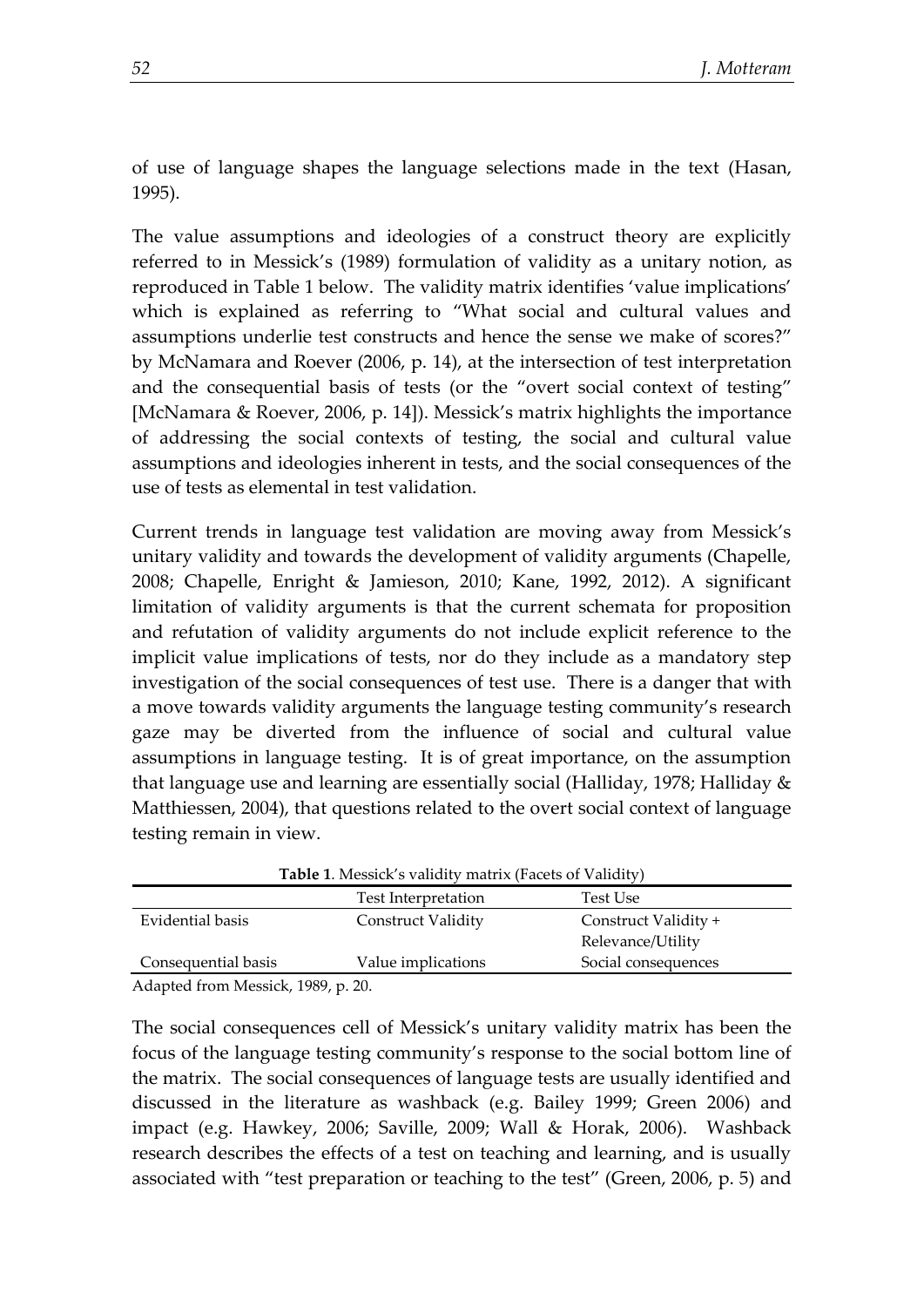refers to teachers and learners doing things "*they would not necessarily otherwise do*" (Alderson & Wall, 1993, p. 117) as a result of the test. Impact research investigates "the influences of language programmes and/or tests on stakeholders, beyond the immediate learning programme context" (Hawkey, 2006, p. 7). Washback and impact research is then interested in the effects these tests have on teaching and learning after they have been introduced into a language teaching and learning environment. This research is achieved through pre- and post-test introduction studies (Wall & Alderson, 1993), comparative studies between test related and non-test related classrooms (Alderson & Hamp-Lyons, 1996; Brown, 1988; Hayes & Read, 2004), investigation of test preparation classroom discourse (Mickan & Motteram, 2008) and surveys of teacher and student perception and experience of language test preparation (Hawkey, 2006).

The washback/impact paradigm is the dominant research approach to the social bottom line of Messick's validity matrix. This means that the questions raised in the value implications quadrant related to implicit social and cultural value assumptions in language tests are largely ignored. It is accepted that the purview of washback research is the consequences of test use, not Messick's value implications. However, the focus on washback and impact leads to further limitations. Throughout washback research there is a tendency to describe the effects of test influence rather than to explain the processes which lead to the effects. Alderson and Wall (1993, p. 127) recognised the need to go beyond description and to "*account for* what occurs" as a result of test influence. In addition, there is an inclination to locate the test at the centre of the research; this positioning of the test limits engagement with other factors in teaching and learning which may be equally significant to the questions of the research, a limitation which Alderson and Wall (1993, p. 127) also recognised. With respect to impact, due to the expense of large scale investigations of the sort required for impact research, it is most often conducted either internal to (Banerjee, 2012; Hawkey, 2006) or with funding from the testing bodies which own the test (Wall & Horak, 2006). This funding relationship determines the focus of the research which is usually related to the expansionist business plans of the test owning body. Thus the impact research is not usually couched in critical frameworks, and not concerned with social and cultural questions. An exception to this, Moore, Stroupe and Mahony (2012), is considered later in this paper.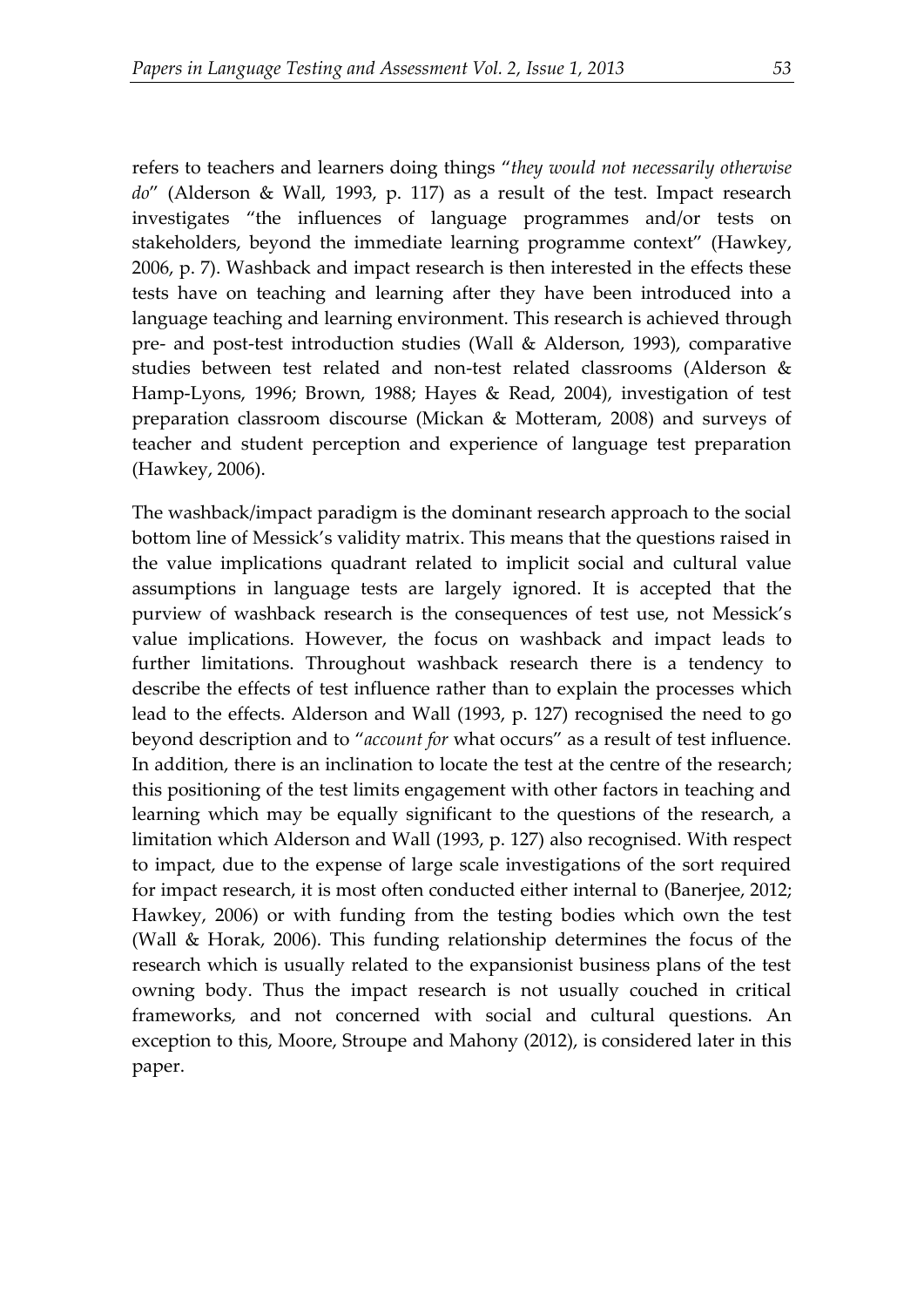# **Critical approaches to language testing**

Critical language testing is a branch of the language testing literature which addresses questions related to the social and cultural value assumptions of tests. It overlaps in part with the washback and impact literature as many researchers of washback and impact locate their work, at least implicitly (Shih, 2008), in Critical language testing. A progenitor of the Critical Language Testing movement is Shohamy, and her book 'The Power of Tests' (2001) is a catalyst for much discussion. In the book Shohamy sets forward 15 principles of the Critical Language Testing movement. These principles locate critical language testing practice within "cultural, social, political, educational and ideological agendas" (Shohamy, 2001, p.131), and state broad areas of questioning in which Critical Language Testing is interested. Particularly significant for a discussion of implicit value assumptions of language tests are these three:

- Critical testing calls for a need to question the purposes and actual uses of tests. Are they intended to measure and assess knowledge or are they used to define and dictate knowledge?
- Critical testing perceives testing as being caught up in an array of questions concerning education and social systems. The notion of 'just a test' is an impossibility because it is impossible to separate language testing from the many contexts in which it operates.
- Critical testing challenges the knowledge on which tests are based. Is that knowledge limited to those in power who are eager to preserve and maintain their power and knowledge, or is it a democratic representation of the multiple groups in society? (Shohamy, 2001, p. 132)

These statements of interest provide a starting point and locate the search for a framework to discuss implicit value assumptions of language tests in Critical language testing. However, Shohamy's Critical Language Testing does not provide practical guidance on how to conduct research within a CLT frame, especially research into the social and cultural value assumptions of a particular test task.

Guidance for researchers interested in framing their questions within CLT can be found in Lynch (2001). Lynch first reviews the Critical Theory of the Frankfurt School and then the use of Critical Theory to develop a research paradigm within the educational research literature. He then proposes, with reference to Pennycook's (2001) Critical Applied Linguistics and Shohamy's (2001) Critical Language Testing, four characteristics to inform research which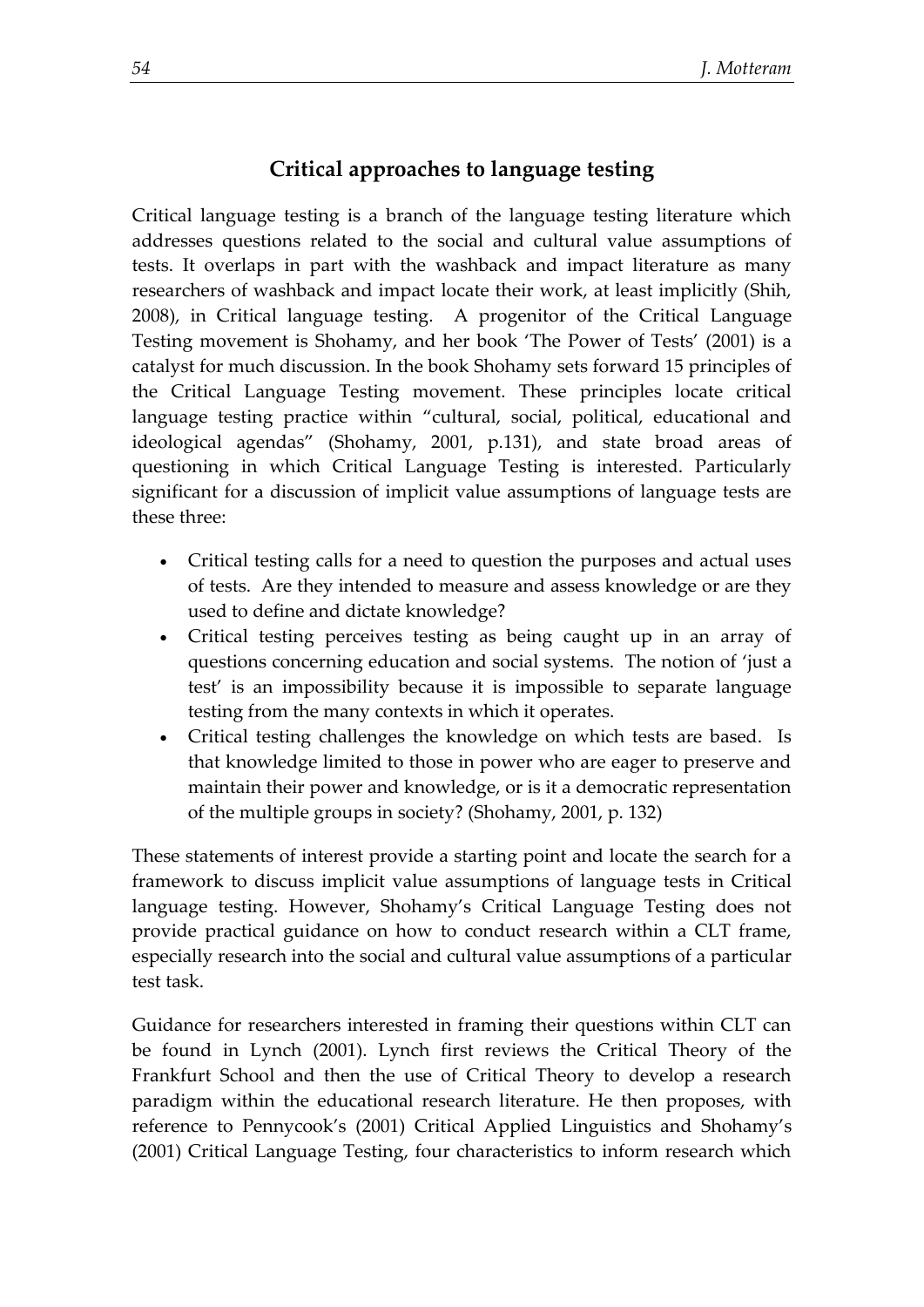represents a critical approach to applied linguistics research and particularly to language assessment related research. These four characteristics are:

- An interest in particular domains such as gender, class, ethnicity, and the ways in which language and language-related issues (like all human relations and activities) are interconnected with them;
- The notion that our research needs to consider paradigms beyond the dominant post positivist-influenced one;
- A concern for changing the human and social world, not just describing it, i.e., 'the transformative agenda', with the related and motivational concern for social justice and equality; and
- The requirement that critical applied linguistics be self-reflexive. (Lynch, 2001, p. 357).

A study which attempted to operationalise Lynch's characteristics of Critical Language Testing found that the characteristics do not lend themselves to a straightforward application (Moore et al., 2012). Employing the characteristics in the research design and analysis stages lead to a massive project. This leads to the awareness that a Critical Language Testing study needs to be closely focussed if it is to address substantial questions. In spite of the difficulties Moore et al. (2012) met when applying Lynch's recommendations, this pursuit of a framework is supported by his recommended research characteristics. In particular it is influenced by Lynch's observation that attention to social class, along with ethnicity and gender, is an important area for Critical Language Testing research, and that implementation of innovative research frameworks is required to extend Critical Language Testing research.

Additional theorising on possibilities for research into values and assumptions in language testing comes from McNamara (2001, 2006). McNamara suggests that an initial step in addressing Messick's questions about the social and cultural value assumptions of test constructs could be taken by applying the notion of performativity (Butler, 1990, 1993, as cited in McNamara, 2001) to the understanding of language test constructs. In its original state, performativity explains the obscuration of the social construction of gender through the support of a belief that gendered behaviour represents an 'inner self' which exists of its own volition. Performativity then suggests that this male or female 'inner self' is a fiction which is performed into being through socially conditioned choices in behaviour.

Following this discussion, McNamara links the existence of a measurable construct of language proficiency or language competence to the existence of testing. He asks: "But what if…the act of testing itself constructs the notion of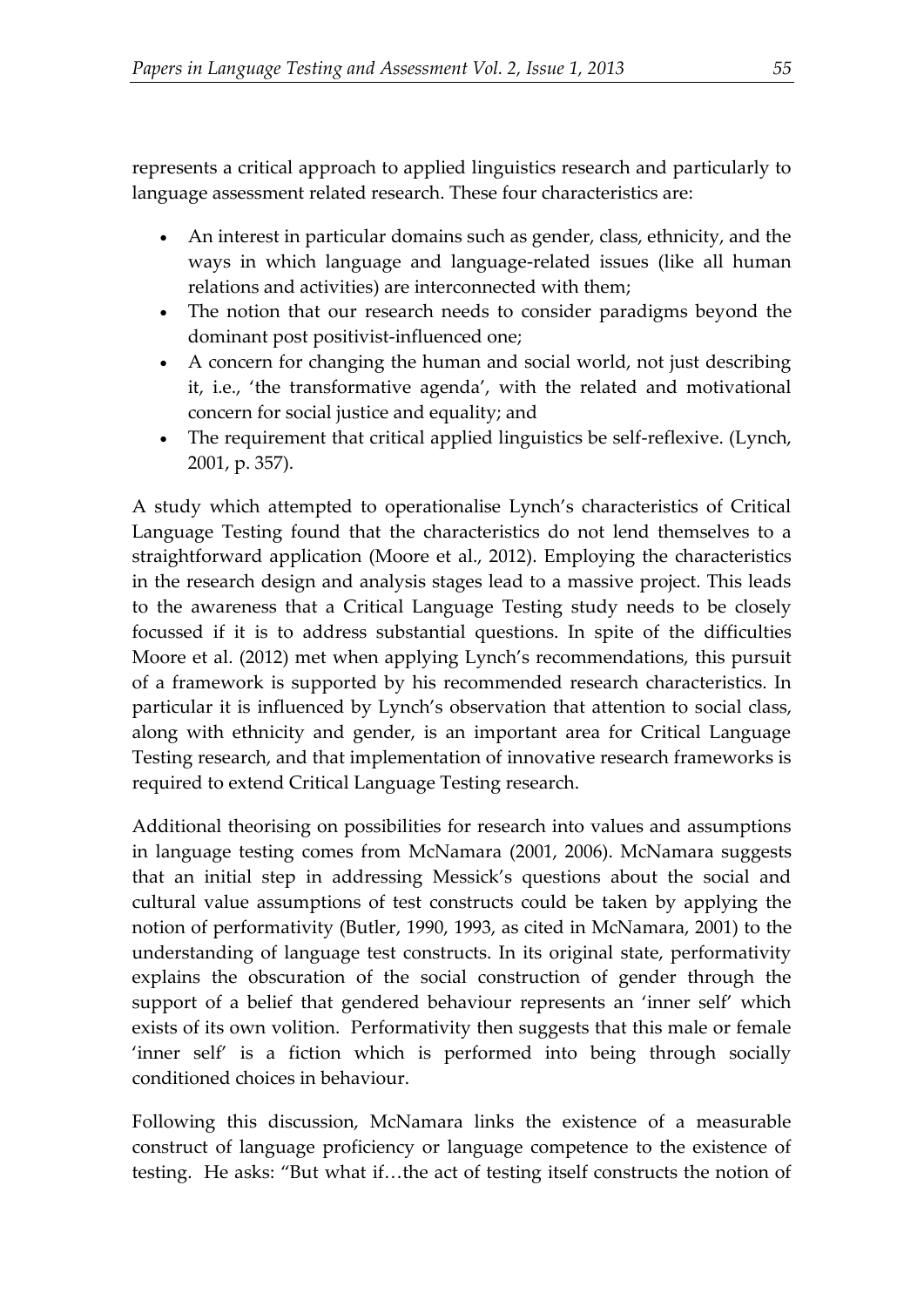language proficiency? Are the constructs of language testing susceptible to a performative unveiling, to be revealed as social constructs serving social ideologies?" (McNamara, 2001, p. 339). McNamara (2001, p. 239) states that to research this possibility would require the investigation of the "social origins and derivations of test constructs". According to McNamara (2001) this could be accomplished through questioning of the epistemological beliefs, especially as these relate to individuality and language performance, underlying the construction of the test constructs, and critical historical research of the origins of constructs. In addition, policy analysis which investigates the political uses of concepts such as language proficiency, empirical analysis of test performances for evidence of the socially constructed nature of language in use, and "studies of the institutionality of language testing" (McNamara, 2001, p. 340) are possible areas for research.

Shohamy, Lynch and McNamara's discussions and recommendations inform the location of this paper firmly in a Critical language testing paradigm.

# **Justification of Adoption of Framework**

The framework presented in this paper connects the results of linguistic analysis and broad notions such as social and cultural value assumptions. As has been argued, present discussion in the language testing literature does not adequately address the inherent social and cultural value assumptions of language test constructs and the washback and impact literature does not provide an accessible model to describe the processes which cause the influence of tests on teaching, learning and the wider society. Adopting Bernstein's framework in conjunction with Halliday's grammar is valuable as it broadens the focus of the research beyond the immediate boundaries of teaching and learning directly related to the test, to the larger social realm, while at the same time offering a conceptual structure which connects with systematic analysis of texts.

The dialogue between the theories began in the 1960s, when Bernstein, Halliday and Hasan were working in London (Christie, 1999). Bernstein was working on a sociological framework which would make sense of a problem he was observing. He found that young students from working class homes were unable to achieve in the English language sections of gate keeping examinations, even though they were achieving high results in the mathematics sections (Christie, 1999; Sadovnik, 1995). Success in both the language and mathematics sections of the examinations was necessary for access to academic stream secondary education and subsequent higher education. Bernstein's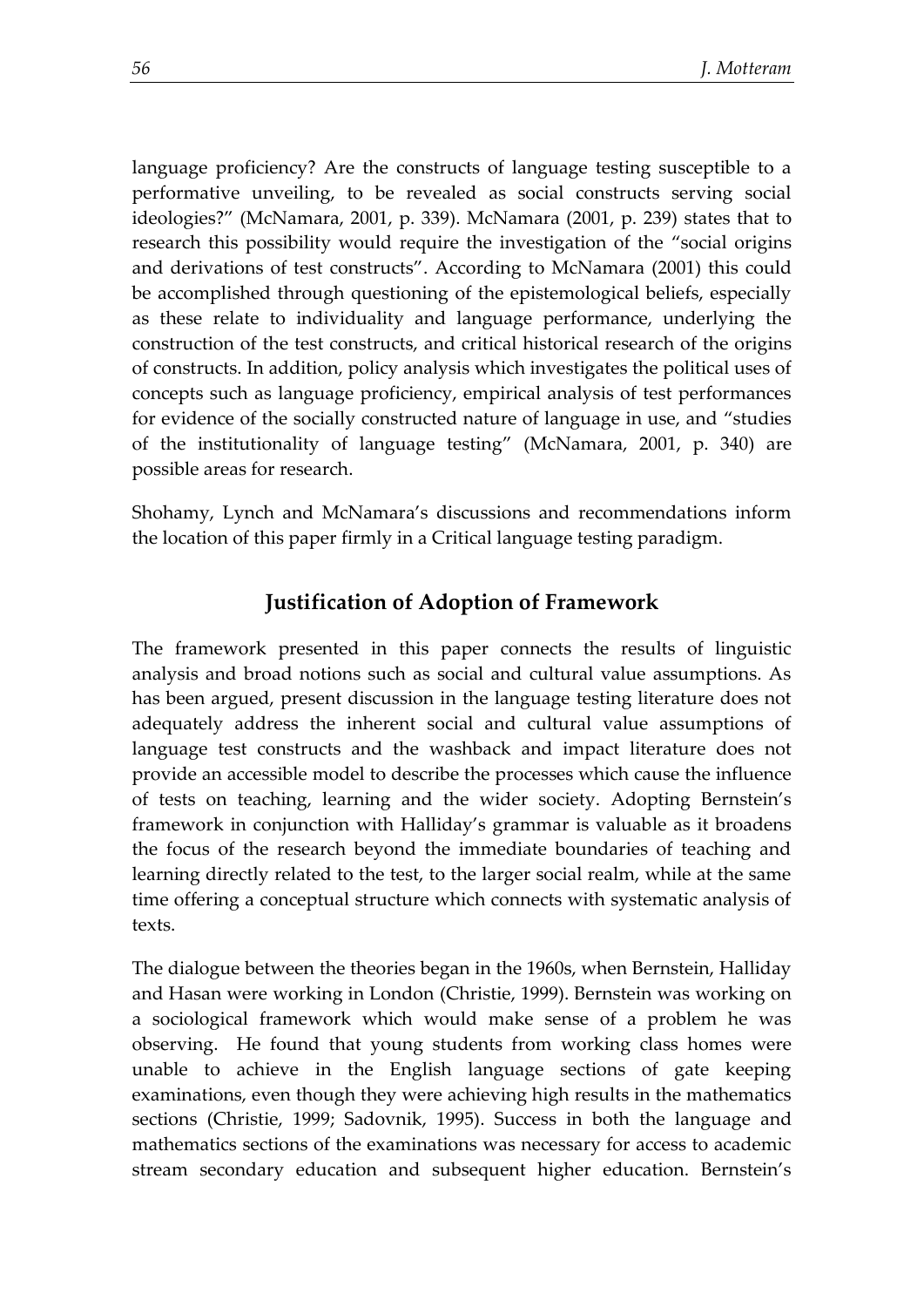hypothesis was that working class children spoke, and wrote, a different 'code' of English from the code required by the examinations. The two codes were labelled 'restricted' and 'elaborated' codes, with elaborated code being the preferred code of the examinations (Bernstein, 2003). It is important to note that Bernstein's conception of 'code' was not equivalent to dialect (different ways of saying the same thing according to regional or social boundaries [Halliday, 2009, p. 429]) but that speakers of different codes had intrinsically different ways of understanding and representing the world and their place in it.

Bernstein's sociology was unusual for its time as he saw language as intrinsic to sociology and to explanations of social life. Similarly, Halliday, as a linguist, identifies the social as being centrally important to linguistics. This is in contrast to other influential schools of thought in linguistics, such as Chomskian linguistics or traditional grammar approaches. These theories focus on "their own object of study, isolating it from all else" (Hasan, 1999, p. 13). These endotropic theories do not allow connection between language and social life. By contrast, Halliday's linguistic model firmly situates language use in social context, with each instance of language use (or text) modelled as a realisation of a particular context of situation (Halliday, 1991; Hasan, 1995). Essentially, it is this paradigm of language as situated in social context which allows for a dialogue between Halliday's linguistics and Bernstein's sociological model. This complementarity between the theories is described by Hasan (1999) as meta-dialogism. Meta-dialogism allows movement across the boundaries of the two theories such that the results of systemic grammatical analysis of texts can be used as support for arguments about the sociological rules proposed in Bernstein's theories (Christie, 2007; Hasan, 1996, 1999).

In the 1960s, Halliday supported Bernstein's reasoning and considered that his linguistic theory was sympathetic to Bernstein's hypotheses around the use of different codes of language by different social groups and the subsequent disadvantage of those who do not have sufficient control of the preferred code in institutional settings (Halliday, 1995). However, at that time, Halliday's tools for linguistic analysis were not sufficiently developed to identify the differences in code between the institutionally preferred texts and the texts produced by working class children (Christie, 2007). Some years later, Hasan and Cloran, in their work on the language used by mothers from households of Low and High Autonomy Professions (Cloran, 1999; Hasan, 1996), and Williams (1999) in his work on adult child joint book reading, were able to develop tools of analysis which identified significant differences between the codes used in those households. In the study, Hasan, Cloran, and others investigated spontaneous conversation between mothers and their three and a half year old children at home. Over 20,000 messages were semantically analysed and from this data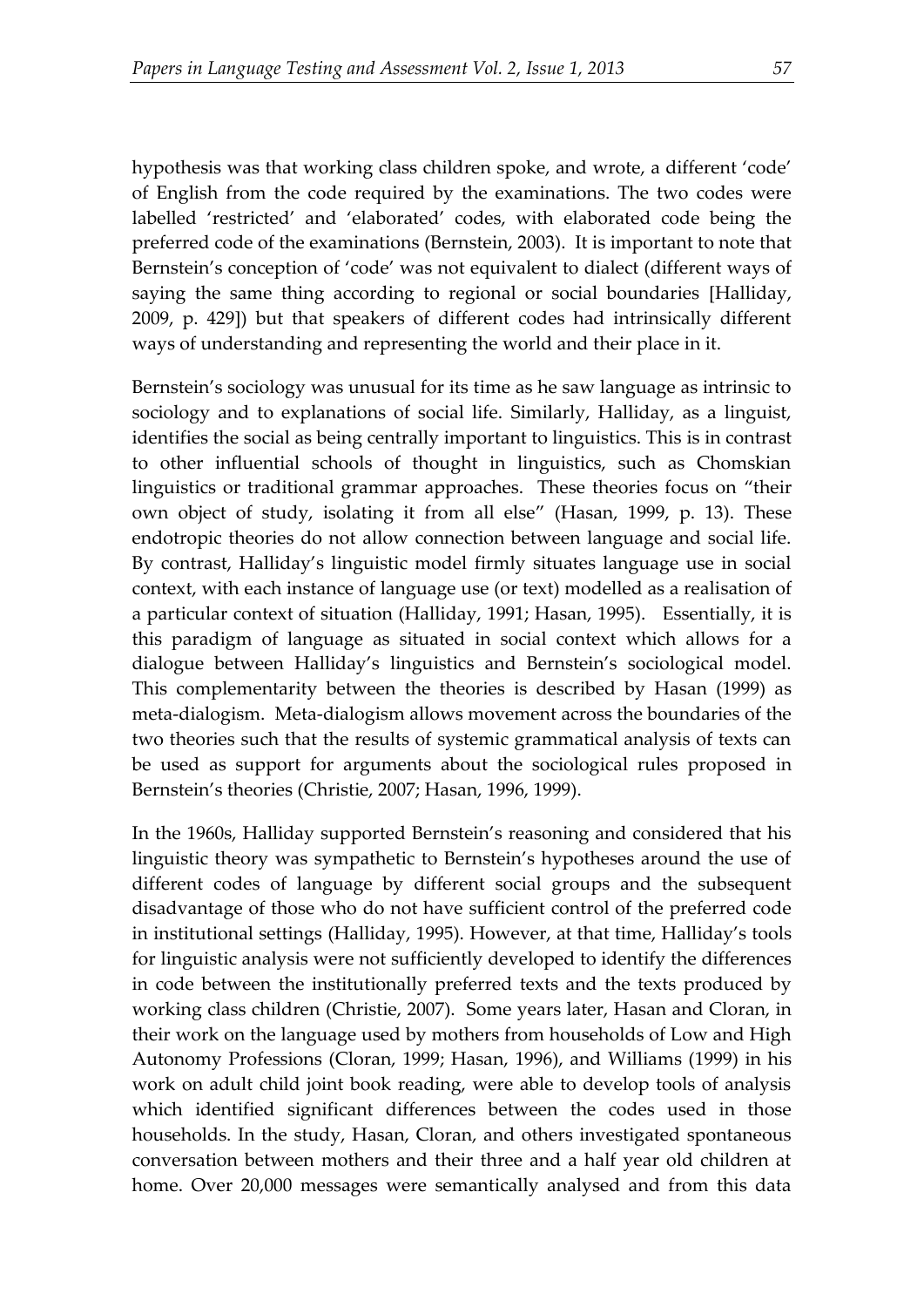clear patterns of differential patterns of meaning were identified. These were, in Halliday's words:

consistent orientations to different ways of meaning, which construed boys and girls as different social beings. And the same study – same analysis, same data, same program – showed up other differences, equally significant both ideologically and statistically, between mothers from the working class and mothers from the middle class. (Webster, 2009, p. 429)

The work on the language used in Low and High Autonomy Profession households identified elements of Bernstein's restricted and elaborated codes, or in more theoretically and analytically developed terms, 'coding orientation' (Cloran, 2000; Halliday, 1995; Hasan, 1999), 'semantic variation'(Halliday, 1995) or 'semiotic style' (Hasan, 1996).

The theoretical link that was made by Hasan and her colleagues between language as instance (the data they collected in the form of mother/child talk in various households) and Bernstein's theory of coding orientation involved the adoption of the complementary theories; Halliday's Systemic Functional Linguistics and Bernstein's pedagogic device. The remainder of this paper will introduce Bernstein's pedagogic device and explain the application of the theory to a single task in a high stakes test of English language.

# **Bernstein's pedagogic device**

Bernstein's pedagogic device is a theoretical model which explains the institutionally controlled link between social class determined distribution of material wealth and esoteric knowledge with the differently societally valued "habitual ways of being doing and saying" (Hasan, 1999, p. 15) of individuals (Bernstein, 2000). In the case of this study, the way of saying under investigation is a response to a language test prompt. While this may not represent a habitual text for the individuals who produced the responses for the study, the test prompt itself has been developed to characterise an authentic communicative task which is representative of habitual language use of the English speaking community (Cambridge English Language Assessment, n.d.).

Adopting Bernstein's framework provides a structure to understand the location of the IELTS test within a virtual institutional setting; the broad geographical reach of the test combined with the hardcopy and online publication of preparation textbooks, and the target of international reliability of written and spoken test results, has resulted in a global pedagogic discourse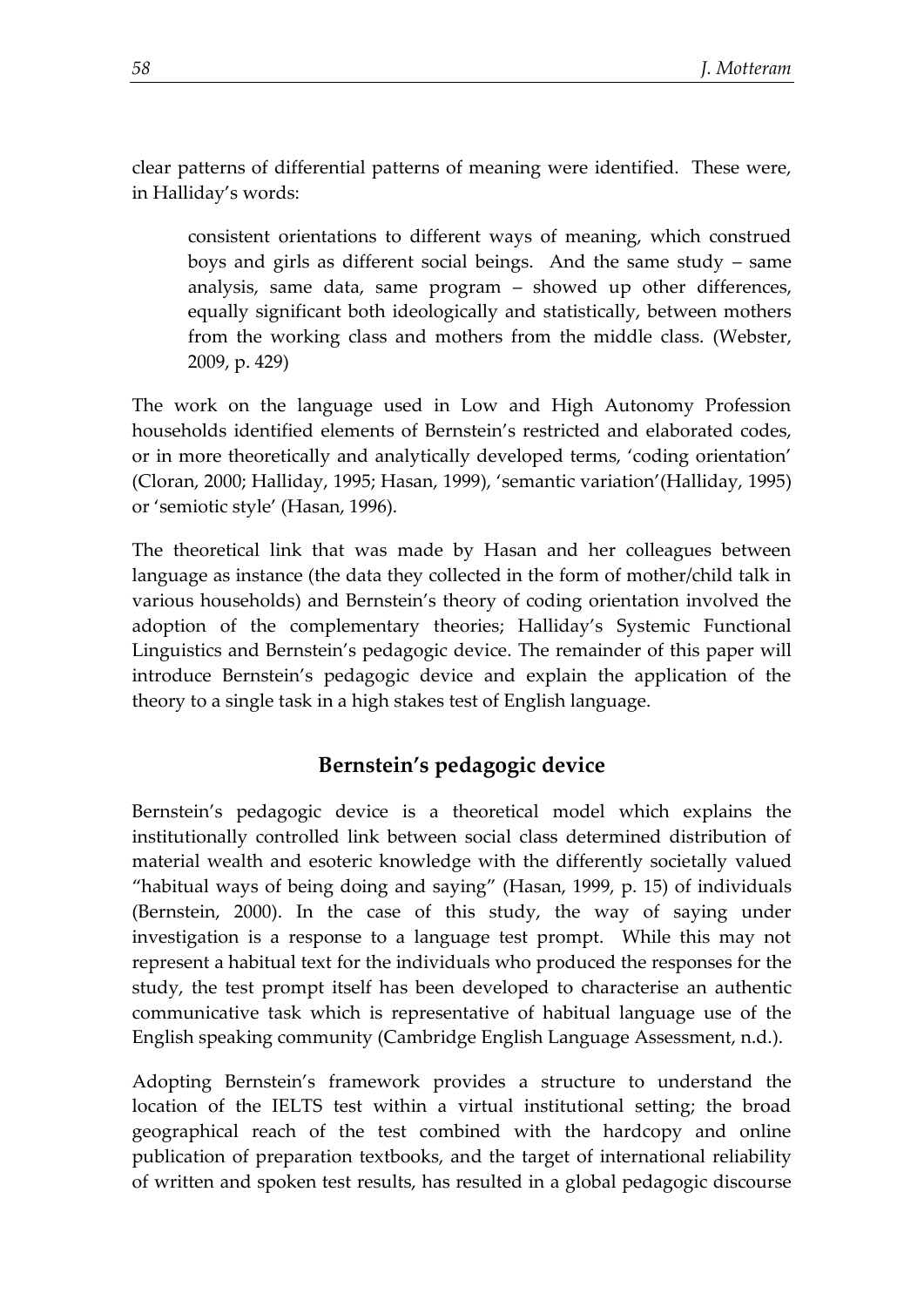related to the test. Bernstein's framework expresses through a series of hierarchical rules how that pedagogic discourse is produced. The rules explain how invisible societal forces regulate individuals' access to knowledge, how knowledge is selected to form disciplinary knowledge, and how that knowledge is evaluated. A simplified diagram of the rules can be found in figure one.

The diagram represents the rules as an inverted triangle. This emphasises the condensation of the implicit and explicit knowledge and skills which are required to produce a successful text in the test. The relationship between the rules is one of manifestation (Hasan, 1999). This means that the lower level represents how the level above is done; for example, the recontextualising rules represent the processes which enact the distributive rules, and the successful test text enacts the realisation rules. Because of this manifestation relationship, analysis can then move in the opposite direction. With sufficient data, trends in linguistic choices made in successful texts in a test can yield information about the recognition and realisation rules, recontextualising rules, and the distributive rules of the pedagogic discourse which coexists with the test.



**Figure 1**. The system of rules of Bernstein's Pedagogic Device and the location of a test task with respect to the pedagogic device

#### **The distributive rules**

Bernstein identifies two types of knowledge in any society; the esoteric and the mundane (Bernstein, 2000). The distributive rules differentiate between the two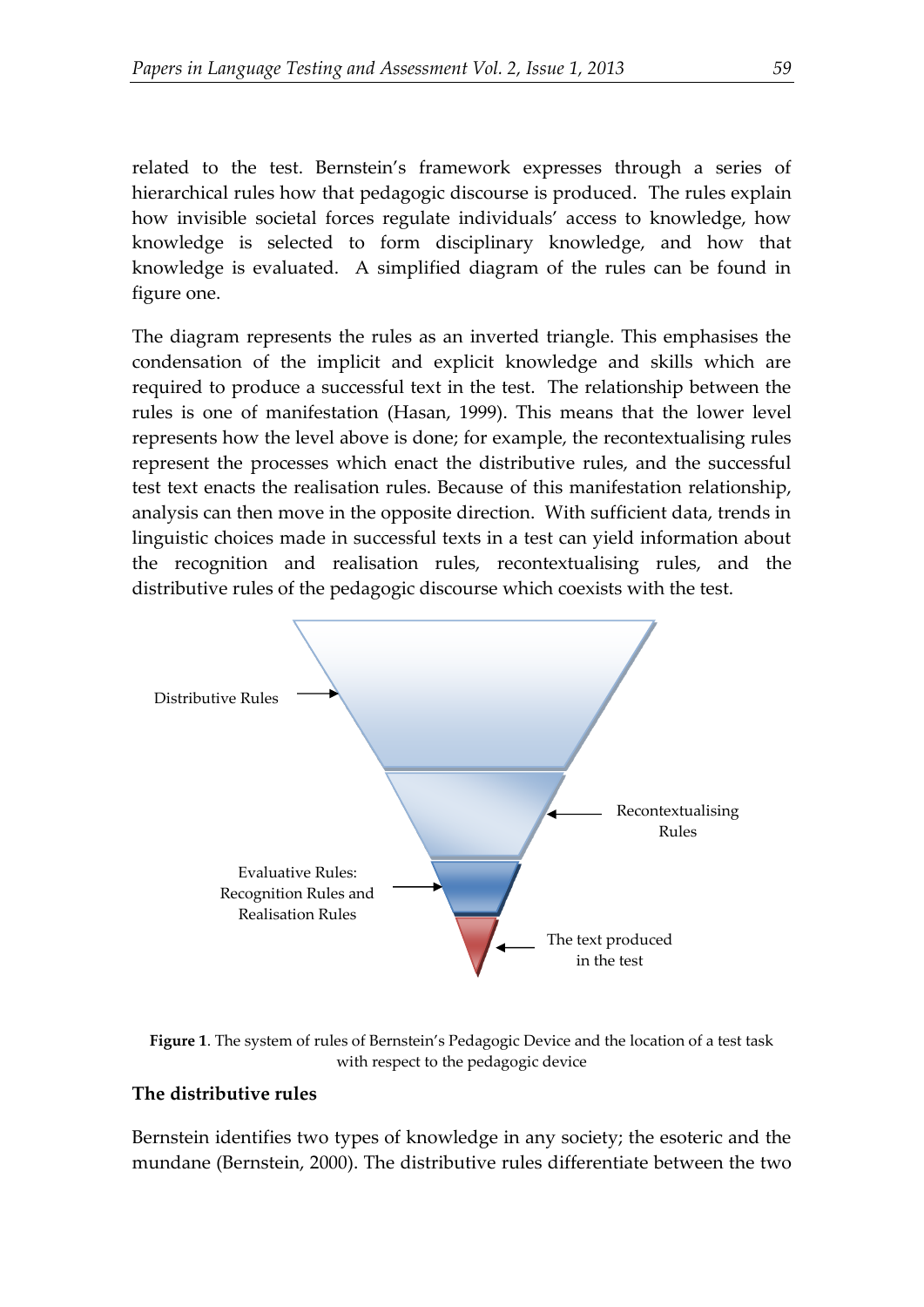types of knowledge and determine who in the society will have access to the esoteric knowledge (with the assumption that the mundane will be available to all members of the society). The esoteric knowledge can be seen as the abstract and decontextualised knowledge of the society. In simple societies, access to esoteric knowledge is managed by the institution of religion. In modern societies, access to esoteric knowledge is largely managed by educational institutions. In the case of English language testing, the esoteric knowledge is managed by educational institutions, such as universities, and language test providers. The esoteric knowledge in language testing can be identified as both the knowledge of language as object of study and the knowledge of the technical aspects of language testing. Above the distributive rules are class relations which influence the distributive rules through the division of material wealth and esoteric knowledge.

### **The recontextualising rules**

As mentioned earlier, the recontextualising rules are the social rules which do the work of the distributive Rules. Through the recontextualising rules the distribution of esoteric and mundane knowledge, to the groups which are permitted access, is achieved. The recontextualising rules thus create the pedagogic discourse. The recontextualising rules explain the processes through which knowledge is 're-packaged' and made available for learners. The construction of pedagogic discourse is explained as the movement of knowledge from its original context into a teaching and learning context. As the knowledge is relocated into the pedagogic discourse there is a process of recontextualisation. This process re-situates the knowledge as something to be learnt, rather than knowledge which exists. The process of recontextualising involves an opportunity to re-semiotise the knowledge by creating a new context to surround the knowledge. This new context has been likened to a space for ideology to play (Bernstein, 2000; Kell, 2000). In the case of English language teaching, learning, and testing this recontextualisation of language transforms language from a tool for intra- and inter-subject semiotic mediation into an object of study. This transformation is necessary for language testing as the process leads to the definition of aspects of language use into competencies which can then be identified and evaluated.

### **The evaluative rules**

The evaluative rules are internal to individuals and consist of recognition rules and realisation rules. The recognition rules assist the individual to identify specific texts as being appropriate for different contexts, or to identify that different contexts require different texts. The realisation rules are the rules for the composition of the legitimate text of the context. The realisation rules will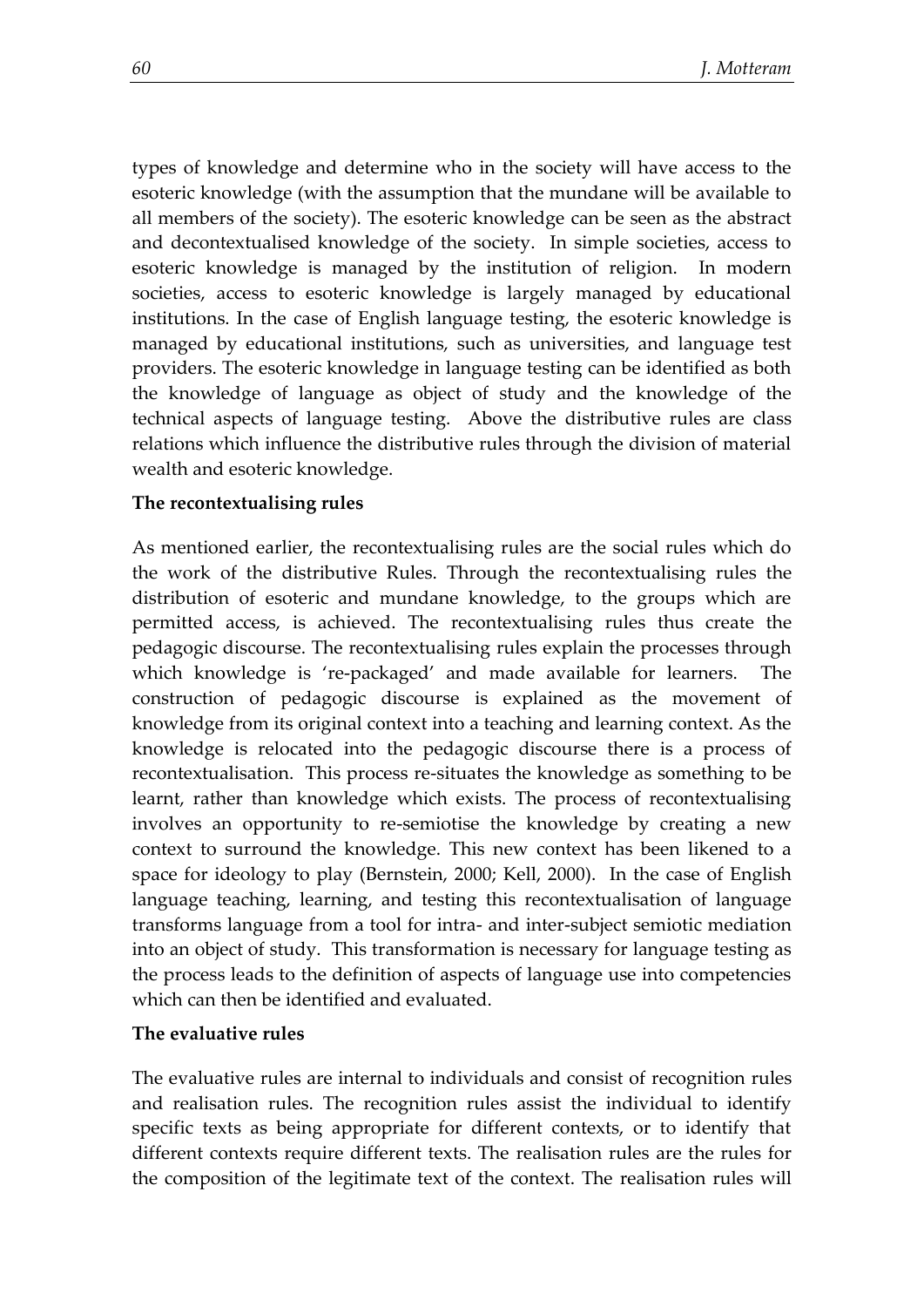vary with context and may include elements such as selection of appropriate topics of conversation, personal presentation, appropriate utterances or silences, and management of relationships with others in the context. In the case of IELTS general module written task one the legitimate text is restricted to words selected and written on a piece of paper.

Bernstein saw the evaluative rules as the condensation of all meaning of the pedagogic device. For this reason, in the diagram the test is represented as the tip of the inverted triangle, or the pointy end of the business. This image also recalls a funnel, which directs all fluid to the lowest point (John Knox, personal communication), in a similar manner to the way the pedagogic device condenses meaning in the evaluative rules.

# **Conclusion**

Bernstein's framework for the construction of pedagogic discourse provides a structure for connecting the legitimate texts of the pedagogic discourse with the invisible social rules which determine what is included, and what is valued, in the pedagogic discourse. Those things which are included and valued are linked to "the value assumptions of the construct theory" and their "more subtle links to ideology" to which Messick (1980, p. 1022) referred. In the case of the IELTS general module written task one, the inclusion of the term 'tone' in the band descriptors is likely to be an oblique reference to these implicit value assumptions. The next stage of this project is an empirical study which employs the framework described in this paper so as to uncover the value assumptions of the test construct of the IELTS general module written task one in a systematic and justifiable manner. Comparison of the Systemic Functional Grammatical analysis of legitimate (and less legitimate) texts of the IELTS general module written task one will uncover those valued patterns of language choices, which are related to the ideologies of the test. These patterns will identify and describe elements of the test construct which are not explicitly classified in the public version of the band descriptors (Fulcher, 1996). This will in turn improve understanding of the role of hitherto neglected value assumptions in the assessment of writing.

### **Acknowledgements**

This paper is based upon a conference paper I presented at the 2012 ALTAANZ conference in Sydney. I would like to thank the audience for their encouragement and observations. Sincere thanks also to two anonymous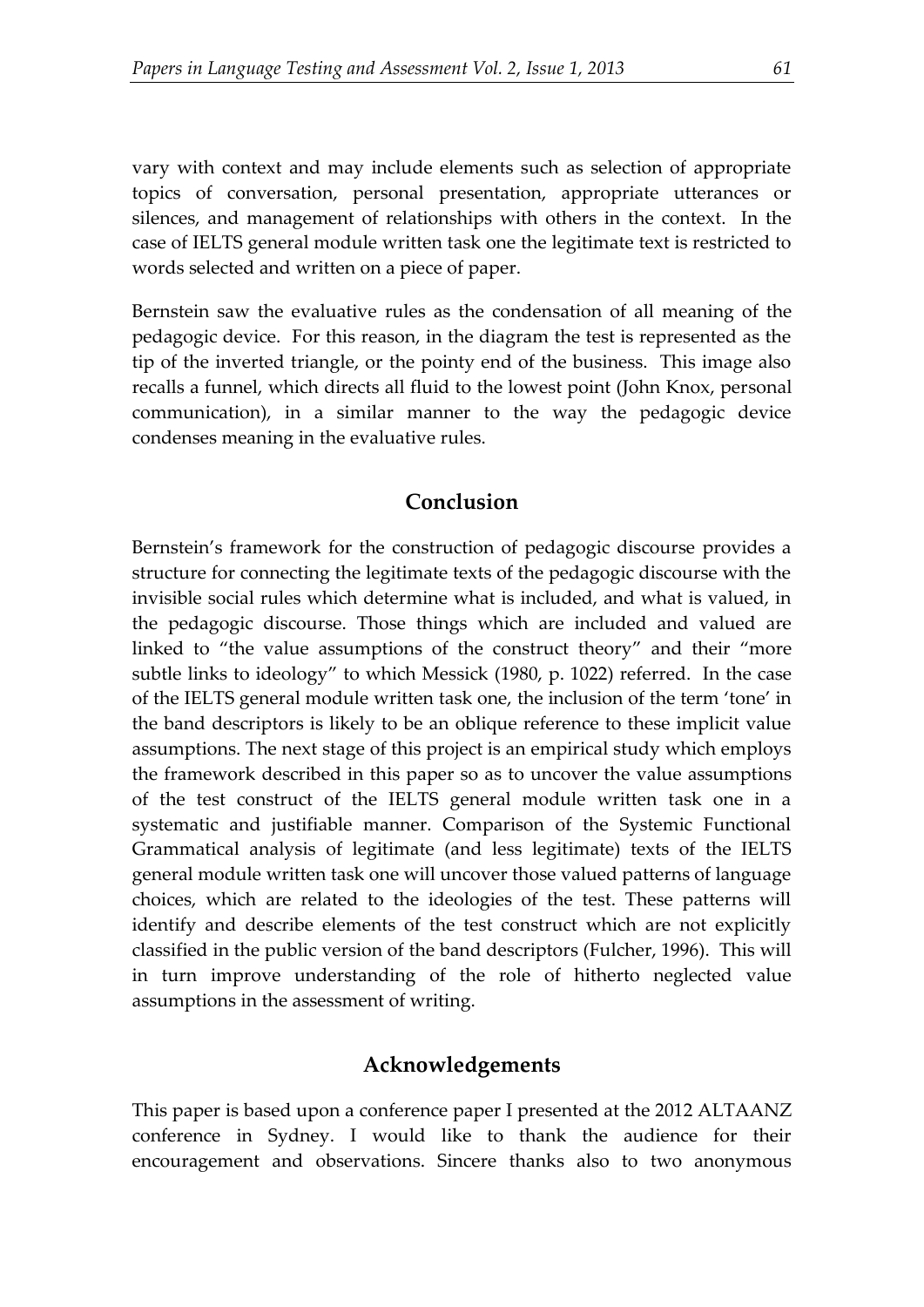reviewers for their criticism and comments on an earlier version of the paper. In addition, thanks to Dr Bill Winser for his significant assistance in revising the paper.

### **The Author**

Johanna Motteram is a PhD candidate in the Discipline of Linguistics at The University of Adelaide. Her background is in English language teaching and Applied Linguistics. She is particularly interested in issues of test fairness.

### **References**

- Abrams, M. H. (1965). *A glossary of literary terms* (2nd ed.). New York: Holt, Rinehart and Winston Inc.
- Abrams, M. H. (1971). *A glossary of literary terms* (3rd ed.). New York: Holt, Rinehart and Winston Inc.
- Abrams, M. H. (1981). *A glossary of literary terms* (4<sup>th</sup> ed.). New York: Holt-Saunders International Editions.
- Abrams, M. H. (1993). *A glossary of literary terms* (6<sup>th</sup> ed.). Fort Worth: Harcourt Brace College Publishers.
- Abrams, M. H. (1999). *A glossary of literary terms* (7<sup>th</sup> ed.). Fort Worth: Harcourt Brace College Publishers.
- Alderson, J. C., & Hamp–Lyons, L. (1996). TOEFL preparation courses: a study of washback. *Language Testing, 13*(3), 18.
- Alderson, J. C., & Wall, D. (1993). Does washback exist? *Applied Linguistics, 14*(2), 115–129.
- Banerjee, J. (2012). Introduction. *Research Notes, 50*, 2–3.
- Bernstein, B. (2000). *Pedagogy, Symbolic Control and Identity:Theory, Research, Critique* (Revised Edition ed.): Rowman & Littlefield Publishers, Inc.
- Bernstein, B. (2003). *Class, Codes and Control, Volume IV: The Structuring of Pedagogic Discourse* (Second ed. Vol. 4). London: Routledge.
- Brown, J. D. H. (1988). An investigation into approaches to IELTS preparation, with particular focus on the Academic Writing compenent of the test. In S. Wood (Ed.), *IELTS Research Reports* (Vol. 1) (pp. 20–37). Sydney: ELICOS/IELTS Australia.
- Cambridge English Language Assessment. (n.d.). *IELTS general training writing description*. Retrieved June 27, 2013, from [https://www.teachers.cambridgeesol.org/ts/exams/academicandprofessio](https://www.teachers.cambridgeesol.org/ts/exams/academicandprofessional/ielts/generaltrainingwriting) [nal/ielts/generaltrainingwriting.](https://www.teachers.cambridgeesol.org/ts/exams/academicandprofessional/ielts/generaltrainingwriting)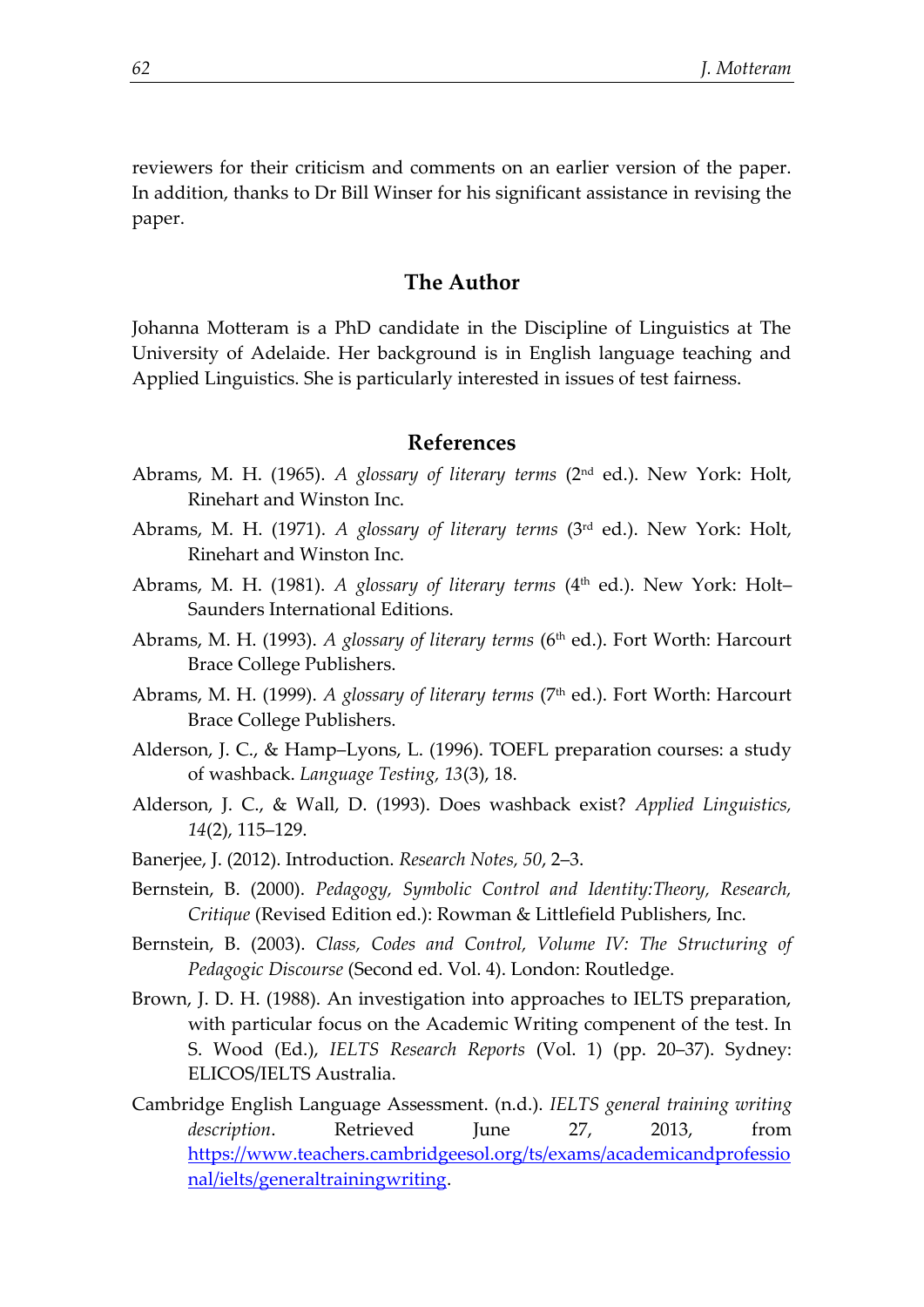- Chapelle, C. A. (2008). The TOEFL validity argument. In C. A. Chapelle, M. Enright & J. Jamieson (Eds.), *Building a validity argument for the Test of English as a Foreign Language* (pp. 319–352). London: Routledge.
- Chapelle, C. A., Enright, M., & Jamieson, J. (2010). Does an argument–based approach to validity make a difference? *Educational measurement: Issues and practice, 29*(1), 3–17.
- Christie, F. (1999). Introduction. In F. Christie (Ed.), *Pedagogy and the shaping of consciousness* (pp. 1–9). London: Continuum.
- Christie, F. (2007). Ongoing dialogue: functional linguistic and Bernsteinian sociological perspectives on education. In F. Christie & J. R. Martin (Eds.), *Language, knowledge and pedagogy* (pp. 3–13). London: Continuum.
- Cloran, C. (1999). Contexts for learning. In F. Christie (Ed.), *Pedagogy and the Shaping of Consciousness* (pp. 31–65). London: Continuum.
- Day, G. (2008). *Literary criticism: A new history*. Edinburgh: Edingburgh University Press Ltd.
- Fairclough, N. (1992). The appropriacy of "appropriateness". In N. Fairclough, (Ed.), *Critical language awareness* (pp. 233–252). London: Routledge.
- Fulcher, G. (1996). Does thick description lead to smart tests? A data–based approach to rating scale construction. *Language Testing, 13*(2), 208–238.
- Green, A. (2006). *IELTS Washback in context: Preparation for academic writing in higher education* (1<sup>st</sup> ed.) (Vol. 25). Cambridge: Cambridge University Press.
- Halliday, M. A. K. (1978). *Language as social semiotic: The social interpretation of language and meaning*. London: Edward Arnold.
- Halliday, M. A. K. (1991). The notion of "context" in langauge education. In J. J. Webster, (Ed.), *Collected works of M. A. K. Halliday* (Vol. 9). London: Continuum.
- Halliday, M. A. K. (1995). Language and the theory of codes. In A. R. Sadovnik, (Ed.), *Knowledge and pedagogy: The sociology of Basil Bernstein* (pp. 127– 143). New Jersey: Ablex Publishing Corporation.
- Halliday, M. A. K. (2009). Varieties and variation in language: Dialect, register, code. In J. Webster, (Ed.), *The essential Halliday* (pp. 427–450). London: Continuum.
- Halliday, M. A. K., & Matthiessen, C. M. I. M. (2004). *An introduction to functional grammar* (3rd ed.). London: Hodder Education.
- Hasan, R. (1995). The conception of context in text. In P. H. Fries & M. Gregory, (Eds.), *Discourse in society: Systemic functional perspectives* (pp. 183–283). Norwood, NJ: Ablex.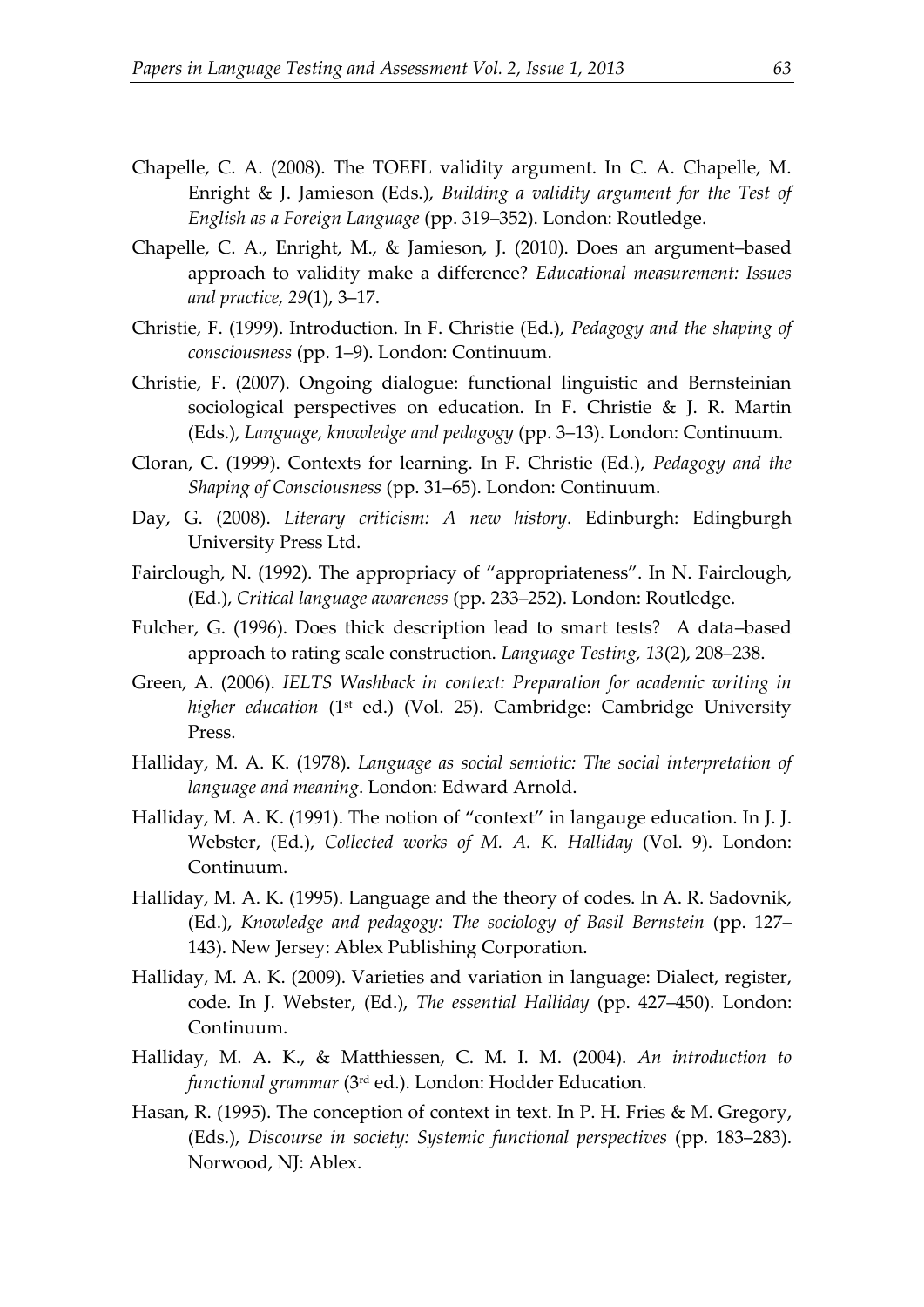- Hasan, R. (1996). The ontogenesis of ideology: an interpretation of mother–child talk. In C. Cloran, D. Butt & G. Williams, (Eds.), *Ways of saying, ways of meaning: Selected papers of Ruqaiya Hasan* (pp. 133–151). London: Cassell.
- Hasan, R. (1999). Society, language and the mind: the meta–dialogism of Basil Bernstein's theory. In F. Christie, (Ed.), *Pedagogy and the shaping of consciousness* (pp. 10–30). London: Continuum.
- Hawkey, R. (2006). *Impact theory and practice: Studies of the IELTS test and Progetto Lingue 2000* (Vol. 24). Cambridge: Cambridge University Press.
- Hayes, B. & Read, J. (2004). IELTS Test Preparation in New Zealand: Preparing Students for the IELTS Academic Module. In L. Cheng, Y. Watanabe & A. Curtis, (Eds.), *Washback in language testing: Research contexts and methods* (pp. 154–191). Lawrence Erlbaum and Associates.
- Kane, M. T. (1992). An argument–based approach to validity. *Psychological Bulletin, 112*(3), 527–535.
- Kane, M. T. (2012). Validating score interpretations and uses: Messick lecture, Language Testing Research Colloquium, Cambridge, April 2010. *Language Testing, 29*(1), 3–17.
- Kell, C. (2000). Teaching letters the recontextualisation of letter–writing practices in literacy classes for unschooled adults in South Africa. In D. Barton & N. Hall, (Eds.), *Letter writing as a social practice* (pp. 209–232). Amsterdam: John Benjamins Publishing Company.
- McNamara, T. F. (2001). Language assessment as social practice: challenges for research. *Language Testing, 18*(4), 333–349.
- McNamara, T. F. (2006). Validity in language testing: The challenge of Sam Messick's legacy. *Language Assessment Quarterly, 3*(1), 31–51.
- Messick, S. (1980). Test validity and the ethics of assessment. *American Psychologist, 35*(11), 1012–1027.
- Mickan, P. & Motteram, J. (2008). An ethnographic study of classroom instruction in an IELTS preparation program. In L. Taylor, (Ed.), *IELTS Research Reports* (Vol. 8). Canberra: IELTS Australia.
- Moore, S. H., Stroupe, R. & Mahony, P. (2012). *Perceptions of IELTS in Cambodia: A case study of test impact in a small developing country*. IELTS Research Reports (Vol. 13). Manchester, UK/Melbourne, Australia: IDP: IELTS Australia and British Council.
- Pennycook, A. (2001). *Critical applied linguistics: A critical introduction*. New Jersey: Lawrence Erlbaum.
- Sadovnik, A. R. (1995). Bernstein's theory of pedagogic practice: A structuralist approach. In A. R. Sadovnik (Ed.), *Knowledge and pedagogy: The sociology of Basil Bernstein* (pp. 3–35). New Jersey: Ablex Publishing Corporation.